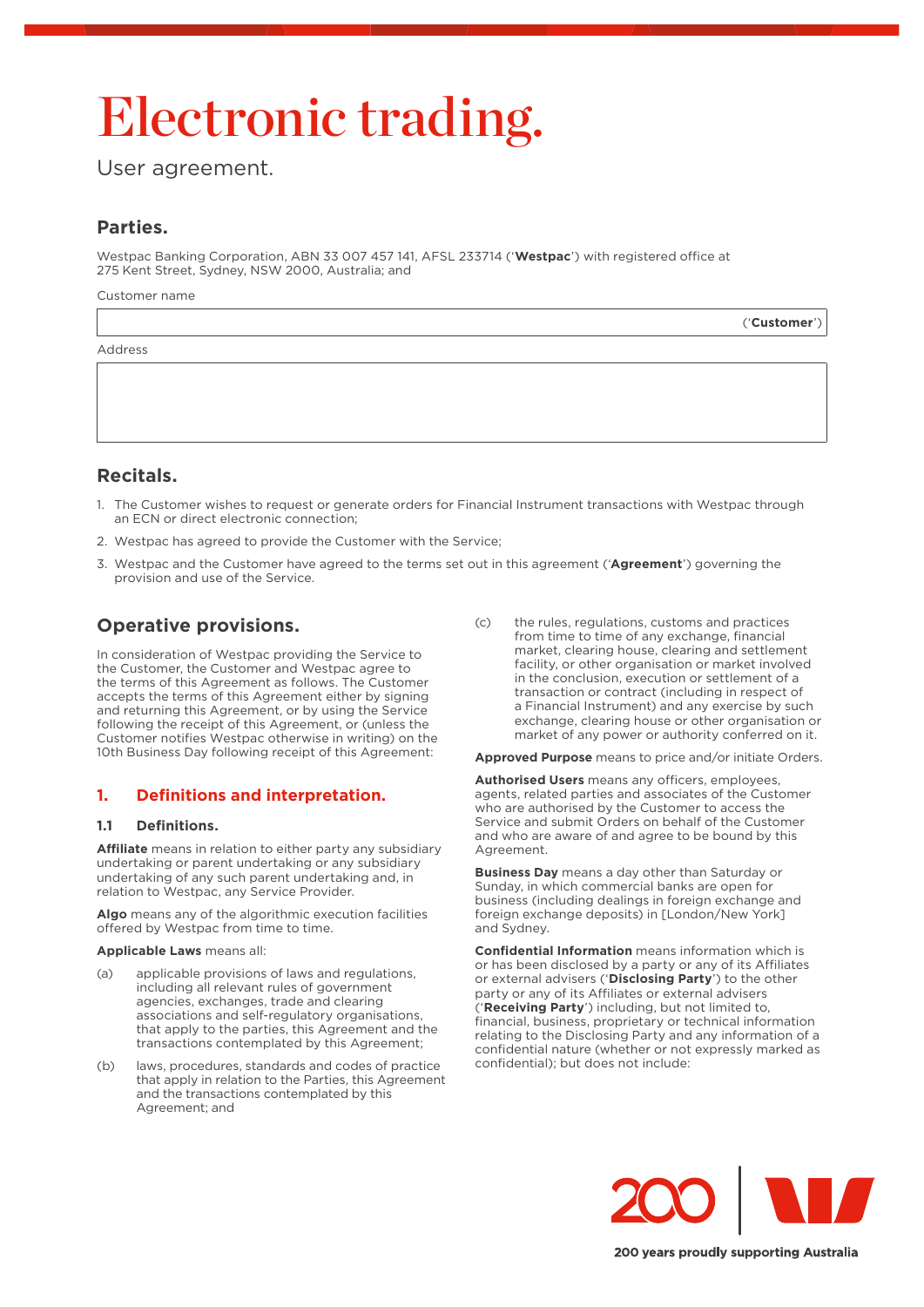- (a) information which was already in the Receiving Party's possession without restriction prior to receipt from the Disclosing Party pursuant to this Agreement;
- (b) information which is obtained by the Receiving Party from a third party who (insofar as is known to that Receiving Party) is not prohibited from transmitting the information to the Receiving Party by any contractual, legal, or fiduciary agreement;
- (c) information which is or becomes publicly available through no wrongful act of the Receiving Party; or
- (d) information which is independently developed by the Receiving Party, without the use of or reference to any Confidential Information of the Disclosing Party.

**Confirmation** means an Electronic Communication sent by Westpac to the Customer in accordance with the relevant Trading Agreement, detailing the commercial terms of the executed transaction.

**Corporations Act** means the *Corporations Act 2001* (Cth).

**ECN** means any electronic network or platform approved by Westpac from time to time.

**ECN Provider** means the provider of any ECN approved by Westpac from time to time.

**Electronic Communication** means any notice or instruction given by telephone, facsimile transmission, electronic mail, FIX or electronic data exchange (including over the internet or any other electronic communication approved by Westpac from time to time).

**Exchange Rates** means the rates at which Westpac agrees to enter into a transaction with the Customer. All streaming prices are indicative. An Exchange Rate is only valid following acceptance of the trade by Westpac.

**Financial Instrument** means any over-the-counter swap, bond, deposit, futures contract, equity security, option on equity securities, option on indices, option on futures contracts, option on over-the-counter swaps, foreign exchange (FX) product (including spot FX and forward FX) or any other product traded in the financial markets or requested or ordered through ECN or direct electronic connection.

**Force Majeure** means any cause beyond a party's reasonable control including, but not limited to, acts of God, war, fire, flood or other accident, strike, lockouts, delays in transport, material shortages, power outages or any governmental restrictions or prohibitions.

**FIX** means the Financial Information eXchange Protocol messaging standard owned and maintained by FIX Protocol, Ltd.

**Limits** means any order size, position, market value, currency, or similar trading or credit limits imposed on the Customer in Westpac's absolute discretion.

**Loss** includes, without limitation, any liability, obligation, compensation, fine, charge, payment, claims, damages, fees, taxes, duties, penalties, interest, cost or expense (including any legal costs and expenses on a full indemnity basis), judgment, consequential, punitive, special, direct or indirect loss (including loss of profits and revenue).

**Order** means an Electronic Communication sent by the Customer and received by Westpac through an ECN relating to an offer by the Customer to enter into a Financial Instrument transaction with Westpac.

**Related Body Corporate** has the meaning given to it by the Corporations Act.

**Security Code** means any password or other security, access or identification code provided by Westpac to the Customer in connection with the Service from time to time.

**Service** means any service provided by Westpac either through the ECN or directly to the Customer, including but not limited to the Algos, Streaming Rates, requests for quotes, Financial Instrument transactions executed in response to Orders or any other service relating to electronic trading or electronic platforms.

**Service Provider** means a person engaged by Westpac to do something on Westpac's behalf (for example, a mailing house, data processor or settlement agent).

**Streaming Rates** means Exchange Rates quoted by Westpac through the ECN from time to time.

**Trading Agreement** means any give up agreement, terms of business, prime brokerage agreement, 1992 or 2002 ISDA Master Agreement, AFMA Master Agreement for Foreign Currency Transactions, International Foreign Exchange Master Agreement (IFEMA), a Westpac Master Agreement for Derivative Transactions or any other master agreement, or any other similar agreement with Westpac (and any confirmations related to any of the aforementioned agreements) which governs Financial Instrument transactions between the Parties.

## **1.2 Interpretation.**

Headings are for convenience only and do not affect Interpretation. In this Agreement, the following rules apply unless the context requires otherwise:

- (a) the singular includes the plural and vice versa;
- (b) where a word or phrase is defined, its other grammatical forms have a corresponding meaning;
- (c) a reference to a person, corporation, trust, partnership, unincorporated body or other entity includes any of the foregoing;
- (d) a reference to a clause or schedule is to a clause or schedule of this Agreement;
- (e) a reference to a party to this Agreement includes the party's successors, permitted substitutes and permitted assigns of that party;
- (f) a reference to a legislative provision or legislation (including subordinate legislation) is to that provision or legislation as amended, re-enacted or replaced, and includes any subordinate legislation issued under it;
- (g) a reference to an agreement is to the Agreement as amended, novated, supplemented or replaced from time to time;
- (h) if any example is given of anything (including a right, obligation or concept), such as by saying it includes something else, the example does not limit the scope of that thing;
- (i) an expression defined anywhere in this Agreement has the same meaning throughout the Agreement;
- (j) if any obligation of a party under this Agreement is due on a day which is not a Business Day, the due date will be the next Business Day; and
- (k) all attachments, annexures and schedules to this Agreement form a part of the Agreement.

## **2. Parties' obligations.**

#### **2.1 Westpac's obligations.**

Subject to the terms of this Agreement, Westpac may do one or more of the following:

- (a) subject to clauses 2.3, 3.4 and 5, provide the Customer with access to the Service;
- (b) supply Streaming Rates to the Customer upon request from the Customer;
- (c) on receipt of an Order from the Customer, use commercially reasonable efforts to execute the Order submitted by the Customer either at the Streaming Rate or using an Algo, as requested by the Customer, subject always to Westpac's right to either accept and execute the Order or to reject the Order, at its sole discretion; and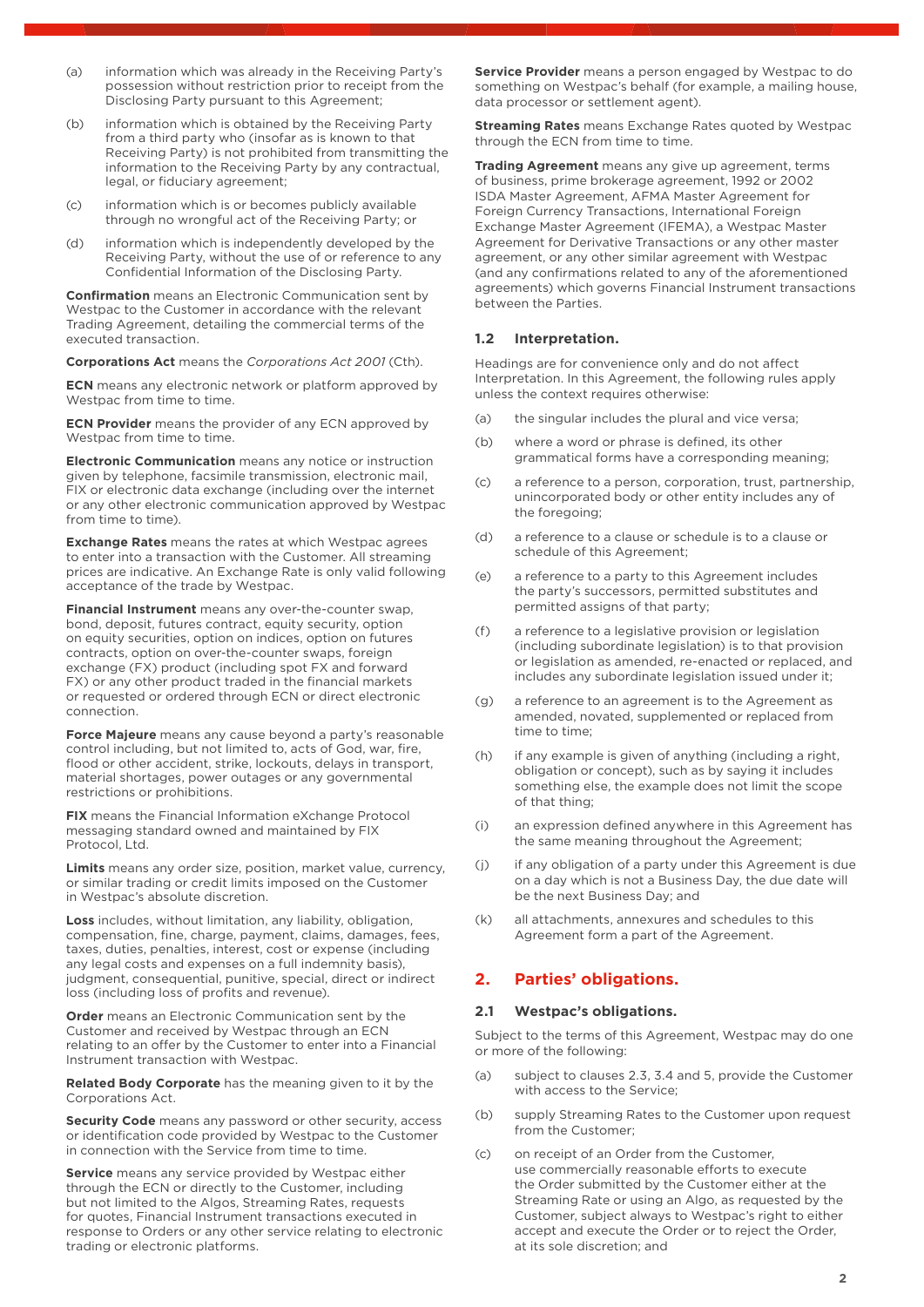(d) if Westpac executes the Order, to deliver a Confirmation to the Customer.

The failure by Westpac to provide a timely Confirmation to the Customer shall not prejudice or invalidate the terms of any Financial Instrument transaction.

#### **2.2 Customer's obligations.**

Subject to the terms of this Agreement, the Customer agrees to:

- (a) use the Service only for the Approved Purpose and in compliance with all Applicable Laws;
- (b) pay to Westpac all commissions, fees, charges and expenses in connection with the use of the Service as notified by Westpac from time to time, such payment to be made within three (3) Business Days of notification by Westpac;
- (c) only use the Service for the Customer's own use and benefit, unless the Customer has advised Westpac to the contrary in writing and identified each beneficial owner on whose behalf the Customer is acting and Westpac has provided consent in writing;
- (d) employ adequate security procedures to ensure the security of its information technology systems and to prevent unauthorised access to and use of the Service;
- (e) immediately notify Westpac upon becoming aware of any breach of security relating to the Service or any unauthorised use of the Service;
- (f) comply at all times with the terms of this Agreement and all Applicable Laws;
- (g) comply with any applicable Limits;
- (h) provide Westpac with any information and assistance Westpac considers necessary to comply with Applicable Law or for the purposes of cooperation with any applicable authority;
- (i) comply with other reasonable instructions notified to the Customer by Westpac relating to the use of the Service; and
- (j) allow Westpac and Service Providers access to its physical premises for the purpose of such audit of the Customer's information technology systems as may be reasonably required.

#### **2.3 Customer infrastructure.**

Notwithstanding any other provision of this Agreement, the Customer agrees that it is solely responsible for the provision, at its own expense, directly or via a third party, of the technical, logistical, telecommunications and hardware (including networks) infrastructure reasonably required to access the Service and the ECN and give effect to this Agreement.

## **3. Representations and warranties.**

#### **3.1 Westpac representations and warranties.**

Westpac represents that:

- (a) it shall use commercially reasonable efforts to provide the Service without introducing errors or otherwise corrupting data, subject to the circumstances provided for in Clauses 4.1(i) and (j); and
- (b) it has and will continue to hold any applicable licenses, authorisations, permits, consents or approvals required (including but not limited to regulatory approval) to operate the Service and perform its obligations in accordance with this Agreement.

#### **3.2 Customer representations and warranties.**

The Customer, its officers, employees, agents, related parties and associates each separately represent and warrant that:

(a) it is not bankrupt or subject to any insolvency proceedings and it is able to pay its debts as and when they fall due;

- (b) it has full legal capacity and power to enter into this Agreement and to carry out the transactions that it contemplates;
- (c) it is authorised by, and has obtained, all necessary authorities under its constitution and at law to enable it to:
	- (i) properly execute this Agreement and to enter into the Financial Instrument transactions contemplated herein;
	- (ii) ensure that this Agreement is legal, valid and binding; and
	- (iii) enable it to carry on its business, and it is complying with any conditions to which any of these authorisations is subject;
- (d) its entry into this Agreement and use of the Service is in compliance with all Applicable Laws;
- (e) its execution of the Agreement and use of the Service (including the placing of Orders) does not contravene any Applicable Laws, agreement binding on it, or its constitution;
- (f) this Agreement and the obligations created under this Agreement constitutes its legal, valid and binding obligations enforceable against it in accordance with the terms of the Agreement;
- (g) it will rely upon its own skill and judgment when placing any Order;
- (h) it will not submit an Order or enter into any transaction to exploit any temporal and/or minor inaccuracy in any Exchange Rate;
- (i) each transaction conducted using the Service complies with Applicable Laws and it will at all times meet all commitments arising from transactions under this Agreement;
- (j) it is not a person with whom Westpac is not lawfully entitled to trade pursuant to any Applicable Laws in or outside Australia;
- (k) it has the financial resources to settle trades resulting from the Orders;
- (l) only Authorised Users will have access to the Service;
- (m) any Authorised Users will only use the Service as permitted under this Agreement and in accordance with Applicable Laws applicable to the Authorised User, the Customer and/or the transactions; and
- (n) it will not use the Service in a manner that would cause any party to be a party to any unlawful act or transaction.
- **3.3** Each of the Representations and Warranties made by the Parties in this clause 3 are repeated continuously throughout the term of this Agreement.

#### **3.4 Disclaimer of warranties.**

To the extent permitted by Applicable Laws, Westpac disclaims and excludes all warranties, either express or implied, as to merchantability, quality, performance, fitness for a particular purpose, or otherwise (including as to accuracy, currency, availability, completeness or quality), with respect to the Service, ECN Provider or ECN. Westpac makes no warranty that the Service will be uninterrupted, error free or available at all times, or that the Service will be compatible with, or operate without interruption on, any equipment or software provided or used by the Customer.

## **4. Customer acknowledgements.**

- **4.1** The Customer, its officers, employees, agents, related parties and associates each separately acknowledge and agree that:
- (a) the Service does not constitute general or personal financial product advice and is not suitable to be acted upon as financial product advice;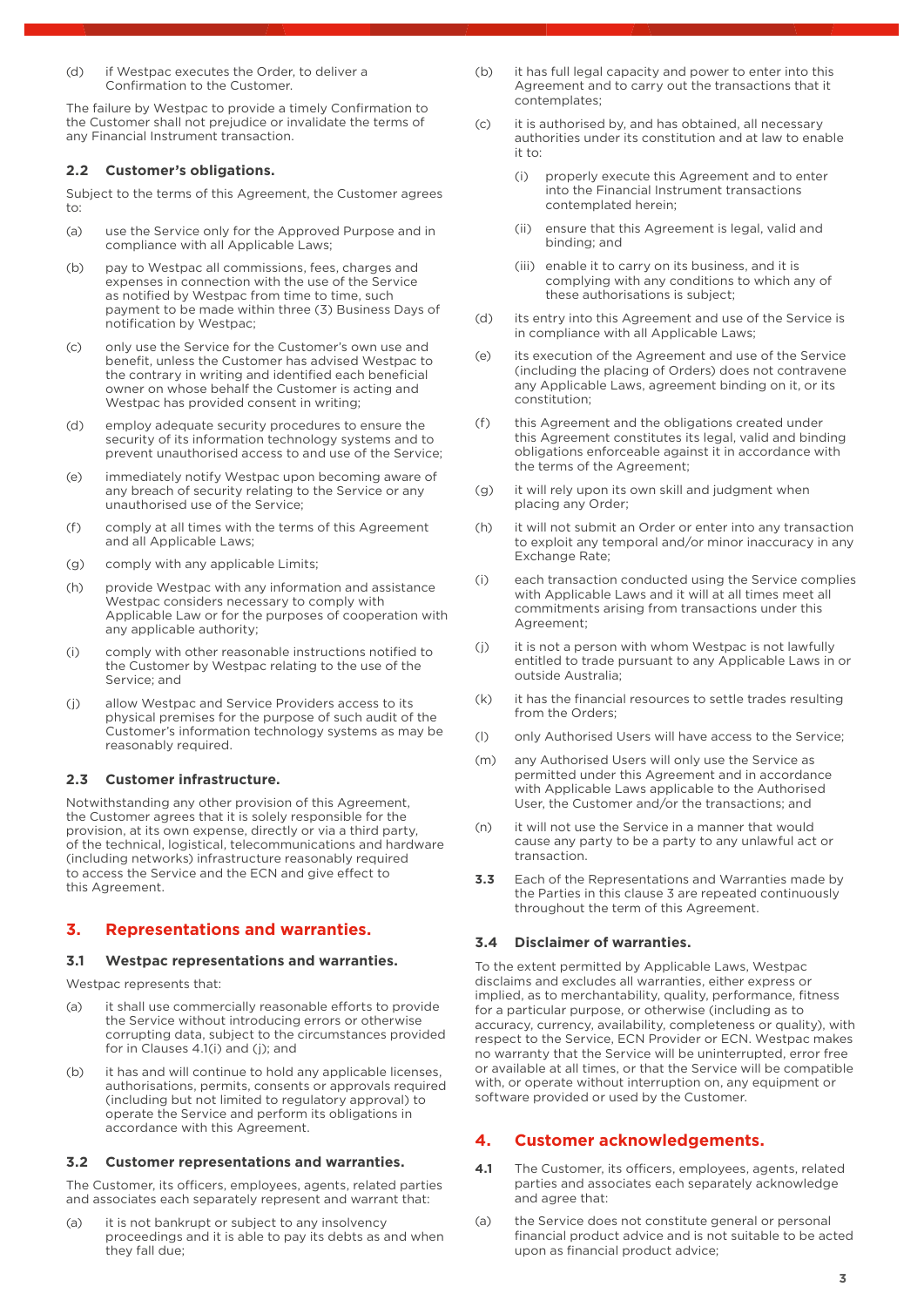- (b) Westpac will not provide it with any legal, tax, financial or accounting advice, or advice regarding the suitability or profitability of any financial products or investment and Westpac does not know its current financial situation, trading objectives or particular needs;
- (c) price, quantity and other data sent to the Customer is sent for information purposes only and a binding transaction occurs only at the time an Order is accepted by Westpac, the terms of which will be reflected in the Confirmation;
- (d) Westpac makes no representations regarding the ECN Provider or the ECN or their performance or suitability;
- (e) it understands and accepts the risks of engaging in currency and algorithmic trading, uses the Service at its own risk and has concluded that the Service is suitable for its needs;
- (f) all streaming prices are indicative. An Exchange Rate is only valid following acceptance of the Order by Westpac;
- (g) in a rapidly changing market the Exchange Rate presented to the Customer may no longer be valid at the time the Order is received by Westpac. Westpac reserves the right to either accept and execute the Order at the indicative Exchange Rate selected by the Customer or to reject the Order, at its sole discretion;
- (h) it understands and accepts that last look is used by Westpac for risk and price control purposes. Electronic trades can be rejected for reasons such as but not limited to credit, US persons checks, stale price, integrity failures (different prices, volumes or dates in trade request to what was published) and NPV staleness check for swaps. Stale price check is asymmetrical in application in favour of Westpac;
- (i) it understands and accepts the risk that market movements can be unpredictable and rates can move significantly during the period that the Algo is executing any submitted Orders;
- (j) the Service may include information which is supplied by persons not controlled by Westpac ('Information Provider');
- (k) Westpac does not guarantee the timeliness, sequence, accuracy or completeness of any information provided by an Information Provider;
- (l) it will use the Service only for its own use and will not on-sell any information nor replicate, alter, commercialise, disclose or make available such information to any person without the express written consent of Westpac;
- (m) Westpac shall be entitled to rely on and the Customer agrees to be bound by any Electronic Communication which Westpac reasonably considers to have been sent by the Customer, without any inquiry on Westpac's part as to the authority or identity of the purported sender of that Electronic Communication;
- (n) Westpac has the right to reject any Orders which would result in the Customer breaching any Limits or Westpac's risk management thresholds;
- (o) Westpac has the right to reject any Orders where required in Westpac's sole discretion as a result of credit concerns about the Customer;
- (p) all Orders received by Westpac and instructions given to Westpac from the Customer are the Customer's sole responsibility and the Customer takes responsibility for all acts or omissions of any persons using the Service on behalf of the Customer, whether or not such person actually is an Authorised Person;
- (q) the Customer is solely responsible for the accurate placement of Orders as such Orders may be accepted by Westpac without further instructions from the Customer and without any obligation on Westpac to check the information contained in the Orders; and
- (r) the Customer has made its own investigations as to the merchantability, fitness for a particular purpose, or otherwise (including as to accuracy, currency, availability, completeness or quality), of the Service, ECN Provider and ECN.
- **4.2** Each of the acknowledgements made by the Customer, its officers, employees, agents, related parties and associates in clause 4.1 are repeated continuously throughout the term of this Agreement.

## **5. Availability of the service.**

- **5.1** The Customer acknowledges that the Service may malfunction, become temporarily unavailable or subject to delay due to technical issues or issues with subject to delay the contribution of the ECN and Westpac will have no liability in relation to such malfunction, delay or unavailability. The Customer will immediately report any suspected failure of the Service to Westpac.
- **5.2** Westpac has the right to suspend the Service at any time to perform certain administrative tasks and scheduled maintenance and if, in Westpac's opinion, some serious threat is posed to any part of the system supporting the Service.
- **5.3** Westpac may suspend Customer's use of the Service at any time if, in Westpac's sole discretion, such suspension is required in order to comply with Applicable Laws or to prevent Customer's breach or reasonably suspected breach of any Limits or Westpac's risk management thresholds, or any breach or reasonably suspected breach of this Agreement or any other agreement between the Parties.
- **5.4** Westpac will have the right, in its sole discretion. to immediately suspend or terminate the Customer's access to and use of the Service if the Customer, its officers, employees, agents, related parties or associates:
- (a) uses or, in Westpac's reasonable opinion, appears to use the Service in a manner reasonably deemed inappropriate or unreasonable by Westpac;
- (b) deliberately or recklessly disrupts the Service;
- (c) make any denial-of-service attacks on Westpac or any networks relating to Westpac, or attempts to do so; or
- (d) uses the Service to unlawfully obtain access to networks used or operated by Westpac, or attempts to do so.

## **6. Orders.**

- **6.1** The Customer may place an Order with Westpac by:
- (a) sending an Electronic Communication to Westpac with details of the Order; or
- (b) submitting the details of the Order to Westpac through the ECN.

The Customer acknowledges and agrees that an Order sent to Westpac in accordance with this clause constitutes an offer to transact with Westpac based on the parameters of the transaction contained in the Order.

- **6.2** Where an Order is accepted by Westpac, the Order will be executed in accordance with the instructions contained in the Order and/or in accordance with the parameters of the Algo requested by the Customer.
- **6.3** The Customer may request Westpac to cancel or discontinue any partially filled Order. However once an Algo has commenced execution of an Order, it may not be possible for Westpac to stop the remaining transactions being executed by the Algo. Where applicable, the Customer will be liable for the amount of the fees payable in respect of that portion of the Order that is filled when Westpac stops the Algo. This may be the full amount of the fees payable in respect of an Order if the entirety of the Order is filled. Any request to cancel or discontinue any Order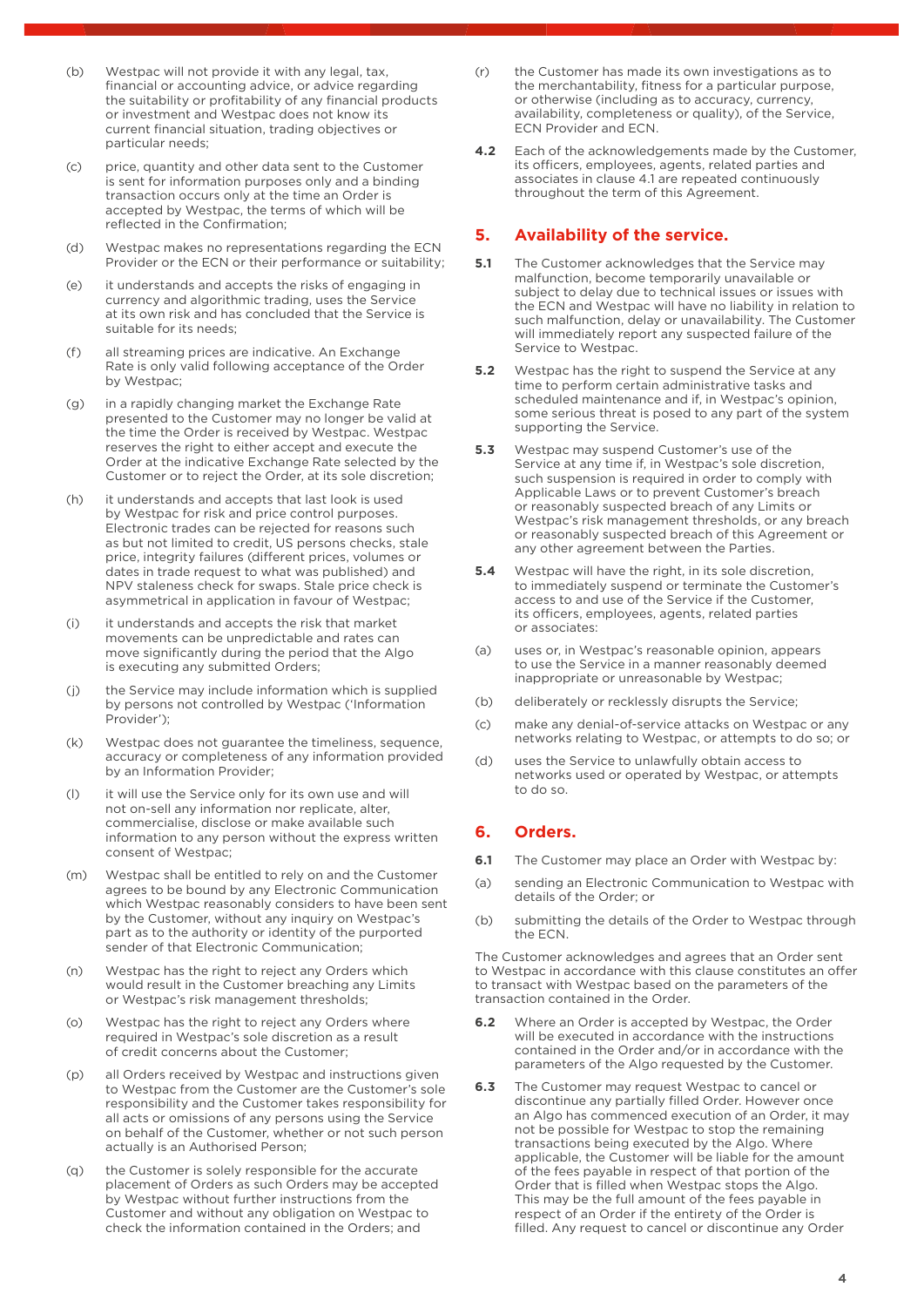shall not be effective until the Customer receives an acknowledgement from Westpac that the Order has been cancelled or discontinued and the Customer will be responsible for any Orders executed prior to the Customer's receipt of such acknowledgement. Any executed Orders cannot be cancelled or rescinded by the Customer.

- **6.4** Westpac may, acting in its sole discretion, impose Limits on the Customer or refuse, suspend or cancel an Order in its sole discretion.
- **6.5** If Westpac executes an Order, it will send the Customer a Confirmation relating to the executed transaction.
- **6.6** If Westpac refuses an Order, or if an Order cannot be completed in accordance with the Customer's instructions, Westpac will send the Customer an Electronic Communication notifying the Customer of the refusal or Order failure.
- **6.7** The Customer accepts responsibility for all submitted Orders, notwithstanding that such Orders may have been submitted in error or by an unauthorised user, or that the Order data is inaccurate or incomplete when submitted and the Customer will reimburse Westpac for any Loss incurred by Westpac or its Affiliates due to such error. Westpac has no obligation to verify any of the information contained within the submitted Order.
- **6.8** The Customer is responsible for verifying the accuracy of the transaction details in the Confirmation. If the Customer believes the Confirmation contains an error, it must immediately advise Westpac in writing.

## **7. Liability and indemnity.**

- **7.1** Subject to any rights implied by Applicable Laws which cannot be excluded by agreement between the Parties, Westpac, its officers, employees, agents, related parties and associates exclude all liability in contract, tort (including negligence) or otherwise relating to or resulting from the use of the Service and for any Losses incurred by the Customer directly or indirectly including without limitation as a result of or arising out of:
- (a) any inaccuracy, error or delay in or omission from any information provided by the Customer to Westpac when using the Service;
- (b) any delays, failures, errors or inaccuracies in the transmission of the Customer's Orders or instructions, or any other communications;
- (c) any loss or liability arising from the acts or omissions of third parties, such as the ECN Provider, the Customer's computer systems, ISPs, Information Providers and Service Providers;
- (d) any unauthorised use of the Service through the Customer's access to the Service;
- (e) any Customer user error;
- (f) any theft, alteration, addition or loss of data by third parties;
- (g) any interception by a third party of any Order or Electronic Communication between the Parties;
- (h) any market conditions;
- (i) any loss or liability arising from the performance or functionality or failure of the ECN;
- (j) any loss or liability arising from the performance, functionality or failure of the Service; or
- (k) the use of any ECN Provider or third party's software or hardware in connection with the Service.
- **7.2** Except where to do so would contravene any law or make any part of this clause void or unenforceable, Westpac will not be liable for any Losses whether arising in contract, tort (including negligence) or otherwise resulting from use of the Service, even if Westpac has been advised of the possibility of such damages.
- **7.3** Westpac's aggregate liability under and in relation to this Agreement shall in any event be limited to AUD 25,000 in any calendar year.
- **7.4** The Customer indemnifies and holds Westpac and all of its officers, employees, agents, related parties and associates harmless of, from and against any and all Losses incurred by them as a result of the Customer's use of the Service or any unauthorised use of the Service, Westpac relying upon and acting in accordance with any instruction or Order actually or purportedly provided by the Customer (whether by Electronic Communication or otherwise), any errors in the Order submitted by the Customer, the Customer's failure to settle any transaction by the due date or any failure by the Customer to comply with this Agreement.
- **7.5** The Customer agrees to take all reasonable steps to mitigate any Loss suffered by the Customer in relation to the Service or this Agreement.

## **8. Confidential information.**

## **8.1 Non-disclosure.**

Each party undertakes not to disclose any Confidential Information without the other party's written consent to any person other than that party's employees, agents, contractors, Affiliates, legal advisers, service suppliers, auditors or other representatives to the extent necessary for the performance of its obligations and the exercise of its rights under this Agreement.

## **8.2 Disclosure required by law.**

Each party agrees that Confidential Information may be disclosed if required by Applicable Laws or in connection with any legal proceedings commenced in relation to this Agreement, provided that the Receiving Party provides prompt advance notice thereof to the Disclosing Party (unless legally prohibited) to enable the Disclosing Party to seek a protective order or otherwise prevent such disclosure.

## **8.3 Recording.**

The Customer consents to the recording, retention and use by Westpac of all information and data that the Client communicates during its use of the Service or by way of Electronic Communication and the transmission of the same to Westpac's branches and Service Providers for execution, processing, database maintenance, recordkeeping or any other use in accordance with customary practices and procedures in the relevant jurisdiction.

## **8.4 Injunctive relief.**

Each party acknowledges that damages may not be a sufficient remedy for any breach of this clause 8. In addition to any other remedies available at law or in equity, the Parties are entitled to seek specific performance or injunctive relief, as appropriate, as a remedy for any breach of this Agreement by the other party, any of its officers, employees, agents, advisers, related parties or associates.

## **9. Variation.**

- **9.1** Westpac may vary the Agreement (including deleting, altering or adding a new provision) at any time. If Westpac does vary the Agreement, it will provide the Customer with seven (7) Business Days' prior notice. By placing an Order with Westpac after the end of the notice period, the Customer confirms its acceptance of the Agreement as varied.
- **9.2** Westpac may make a variation of this Agreement without any notice where such variation is necessary to restore or maintain the security of its systems or to comply with Applicable Laws.